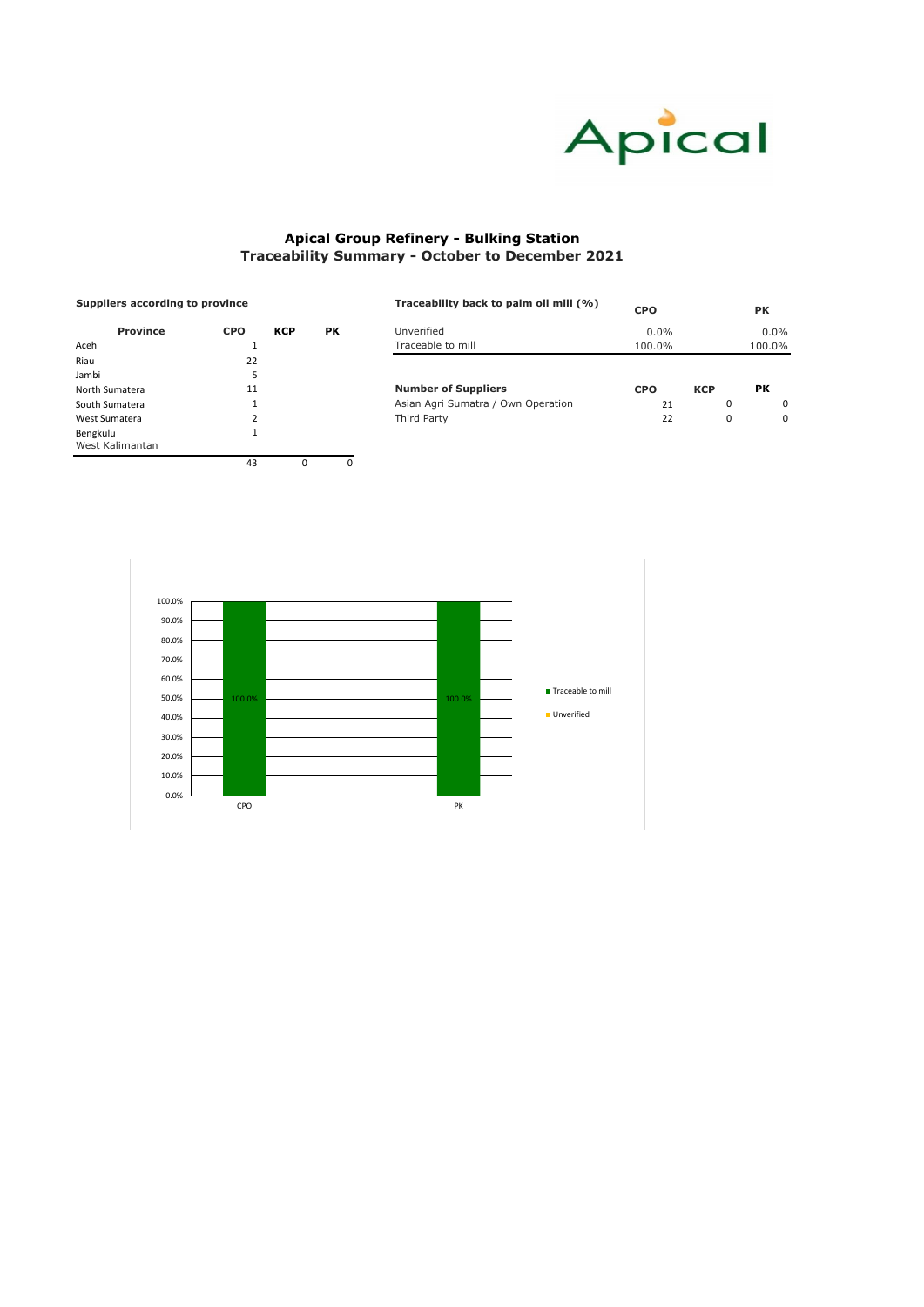| <b>No</b> | <b>Parent Group</b> | <b>Company Name</b>        | <b>Mill Name</b>         | <b>UMLID</b> | <b>Coordinates</b><br><b>Province</b> |                |             | <b>Status of</b>   |
|-----------|---------------------|----------------------------|--------------------------|--------------|---------------------------------------|----------------|-------------|--------------------|
|           |                     |                            |                          |              |                                       | Latitude       | Longitude   | <b>Coordinates</b> |
|           | <b>APICAL</b>       | <b>SARI DUMAI SEJATI</b>   | <b>SARI DUMAI SEJATI</b> |              | RIAU                                  | 1.756330154    | 101.3628239 | VERIFIED           |
|           | <b>ASIAN AGRI</b>   | SUPRA MATRA ABADI (PAN)    | AEK NABARA (SMA)         | PO1000002145 | NORTH SUMATERA                        | 1.999805556    | 99.93969444 | VERIFIED           |
|           | <b>ASIAN AGRI</b>   | INTI INDOSAWIT SUBUR (PBS) | <b>BUATAN I</b>          | PO1000000021 | RIAU                                  | 0.434388889    | 101.825     | VERIFIED           |
|           | <b>ASIAN AGRI</b>   | INTI INDOSAWIT SUBUR (PBD) | <b>BUATAN II</b>         | PO1000000382 | <b>RIAU</b>                           | 0.459899       | 101.8678    | VERIFIED           |
|           | <b>ASIAN AGRI</b>   | RIGUNAS AGRI UTAMA (PBT)   | <b>BUNGA TEBO</b>        | PO1000002913 | <b>JAMBI</b>                          | -1.346694444   | 102.4561111 | VERIFIED           |
|           | <b>ASIAN AGRI</b>   | SAUDARA SEJATI LUHUR (PGS) | <b>GUNUNG MELAYU I</b>   | PO1000002609 | NORTH SUMATERA                        | 2.791694444    | 99.59830556 | VERIFIED           |
|           | <b>ASIAN AGRI</b>   | <b>GUNUNG MELAYU (PGD)</b> | <b>GUNUNG MELAYU II</b>  | PO1000002608 | <b>NORTH SUMATERA</b>                 | 2.749388889    | 99.46969444 | VERIFIED           |
|           | <b>ASIAN AGRI</b>   | INTI INDOSAWIT SUBUR (PMB) | MUARA BULIAN             | PO1000000279 | <b>JAMBI</b>                          | -1.585805556   | 103.2055    | VERIFIED           |
|           | <b>ASIAN AGRI</b>   | HARI SAWIT JAYA (PND)      | NEGERI LAMA II           | PO1000003004 | NORTH SUMATERA                        | 2.359694444    | 100.0353056 | VERIFIED           |
| 10        | <b>ASIAN AGRI</b>   | MITRA UNGGUL PUSAKA (PPR)  | PENARIKAN                | PO1000008155 | RIAU                                  | 0.191722       | 101.793307  | VERIFIED           |
| 11        | <b>ASIAN AGRI</b>   | RIGUNAS AGRI UTAMA (PPN)   | PERANAP                  | PO1000002063 | RIAU                                  | $-0.584694444$ | 102.0193889 | VERIFIED           |
| 12        | <b>ASIAN AGRI</b>   | MITRA UNGGUL PUSAKA (PSG)  | <b>SEGATI</b>            | PO1000004157 | RIAU                                  | 0.141861111    | 101.6503889 | VERIFIED           |
| 13        | <b>ASIAN AGRI</b>   | INTI INDOSAWIT SUBUR (PSP) | <b>SUNGAI PAUH</b>       | PO1000006173 | RIAU                                  | $-0.113583333$ | 101.2933889 | VERIFIED           |
| 14        | <b>ASIAN AGRI</b>   | DASA ANUGRAH SEJATI (PTR)  | <b>TAMAN RAJA</b>        | PO1000002143 | JAMBI                                 | $-1.176694444$ | 103.0078056 | VERIFIED           |
| 15        | <b>ASIAN AGRI</b>   | SUPRA MATRA ABADI (PTD)    | <b>TANAH DATAR</b>       | PO1000002144 | <b>NORTH SUMATERA</b>                 | 3.148          | 99.55638889 | VERIFIED           |
| 16        | <b>ASIAN AGRI</b>   | INDO SEPADAN JAYA (PTS)    | <b>TANJUNG SELAMAT</b>   | PO1000002607 | <b>NORTH SUMATERA</b>                 | 2.12772        | 100.002715  | VERIFIED           |
| 17        | <b>ASIAN AGRI</b>   | SUPRA MATRA ABADI (PTP)    | <b>TELUK PANJI (SMA)</b> | PO1000002146 | <b>NORTH SUMATERA</b>                 | 2.002805556    | 100.2436111 | VERIFIED           |
| 18        | <b>ASIAN AGRI</b>   | TUNGGAL YUNUS ESTATE (PTZ) | <b>TOPAZ</b>             | PO1000002142 | RIAU                                  | 0.689388889    | 100.935     | <b>VERIFIED</b>    |
| 19        | <b>ASIAN AGRI</b>   | INTI INDOSAWIT SUBUR (PTU) | <b>TUNGKAL ULU</b>       | PO1000000345 | <b>JAMBI</b>                          | -1.300305556   | 102.9813889 | VERIFIED           |
| 20        | <b>ASIAN AGRI</b>   | INTI INDOSAWIT SUBUR (PUS) | <b>UKUI I</b>            | PO1000000148 | RIAU                                  | $-0.226111111$ | 102.0925    | VERIFIED           |
| 21        | <b>ASIAN AGRI</b>   | INTI INDOSAWIT SUBUR (PUD) | UKUI II                  | PO1000002491 | RIAU                                  | -0.276888889   | 102.1168889 | <b>VERIFIED</b>    |

## **Third Party Mills**

| <b>No</b> | <b>Parent Group</b>             | <b>Company Name</b>                  | <b>Mill Name</b>                 | <b>UMLID</b> | <b>Province</b>       | <b>Coordinates</b> |           | <b>Status of</b>   |
|-----------|---------------------------------|--------------------------------------|----------------------------------|--------------|-----------------------|--------------------|-----------|--------------------|
|           |                                 |                                      |                                  |              |                       | Latitude           | Longitude | <b>Coordinates</b> |
|           | DHARMASRAYA LESTARINDO          | DHARMASRAYA LESTARINDO               | DHARMASRAYA LESTARINDO           | PO1000004434 | <b>WEST SUMATERA</b>  | $-1.07955$         | 101.66467 | VERIFIED           |
|           | BUMI MENTARI KARYA (BENGKULU)   | <b>BUMI MENTARI KARYA (BENGKULU)</b> | AIR HITAM                        | PO1000004078 | <b>BENGKULU</b>       | $-2.87542$         | 101.42367 | VERIFIED           |
|           | USAHA SAWIT MANDIRI (PASAMAN)   | USAHA SAWIT MANDIRI (PASAMAN)        | IPASAMAN                         | PO1000006161 | <b>WEST SUMATERA</b>  | 0.30664            | 99.44803  | VERIFIED           |
|           | <b>SUKSES GEMILANG PALEM</b>    | <b>SUKSES GEMILANG PALEM</b>         | <b>SUKSES GEMILANG PALEM</b>     | PO1000010006 | JAMBI                 | $-2.26756$         | 102.54706 | VERIFIED           |
|           | <b>SIAP GROUP</b>               | DELIMA MAKMUR                        | <b>LAE TANGGA</b>                | PO1000004155 | <b>ACEH</b>           | 2.24661            | 98.03092  | VERIFIED           |
|           | IPRIMA PALM LATEX INDUSTRI      | PRIMA PALM LATEX INDUSTRI            | <b>PRIMA PALM LATEX INDUSTRI</b> | PO1000004125 | <b>NORTH SUMATERA</b> | 2.78305            | 99.25397  | VERIFIED           |
|           | ASIA SAWIT MAKMUR JAYA          | ASIA SAWIT MAKMUR JAYA               | JAKE (ASMJ)                      | PO1000004315 | RIAU                  | $-0.48550$         | 101.45200 | VERIFIED           |
|           | SWASTISIDDHI AMAGRA (LIBO JAYA) | SWASTISIDDHI AMAGRA (LIBO JAYA)      | SWASTISIDDHI AMAGRA - LIBO JAYA  | PO1000008269 | <b>RIAU</b>           | 0.94736            | 101.09678 | VERIFIED           |
|           | <b>ITIAN TUJUHPULUH UTAMA</b>   | TIAN TUJUHPULUH UTAMA                | IBALAI JAYA                      |              | RIAU                  | 1.68412            | 100.53401 | VERIFIED           |
| 10        | WIRA KARYA PRAMITRA             | WIRA KARYA PRAMITRA                  | WIRA KARYA PRAMITA               | PO1000004198 | RIAU                  | 0.54308            | 101.25317 | VERIFIED           |
|           | BERKAT SAWIT SEJAHTERA (INHIL)  | BERKAT SAWIT SEJAHTERA (INHIL)       | <b>INHIL</b>                     | PO1000007652 | <b>RIAU</b>           | $-0.70853$         | 102.65842 | VERIFIED           |



## **Bulking Station** List of CPO Supplying Mills Period : October - December 2021